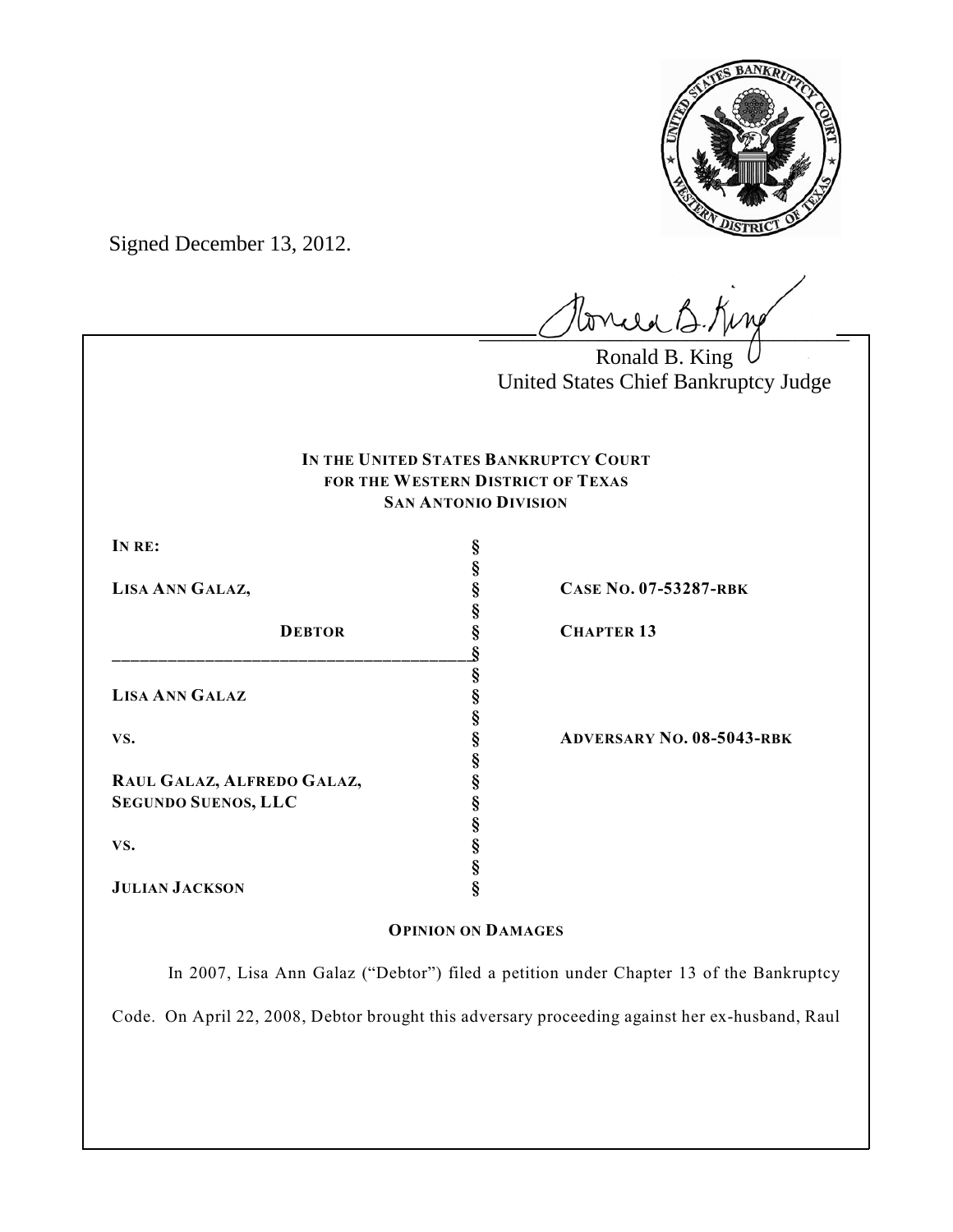Galaz ("Galaz"); his father, Alfredo Galaz ("Alfredo"); and Segundo Suenos, LLC ("Suenos")<sup>1</sup> (collectively, "Defendants"). Julian Jackson ("Jackson") was joined as a third-party defendant, asserting his claims in concert with Debtor. Debtor's claims arose from Galaz's fraudulent transfer of the assets of Artist Rights Foundation, LLC ("ARF") to Suenos in June 2005. ARF was a California limited liability company formed by Galaz and Jackson in which Debtor and Jackson held ownership interests. The primary contention of Debtor and Jackson (the "Claimants") was that the Defendants defrauded them of the value of royalties to the music of the recording group, The Ohio Players (the "Royalties"), which ARF acquired and held as its primary asset until the fraudulent transfer occurred.

On November 12, 2010, the Court found that the transfer of assets from ARF to Suenos was invalid, that it constituted a fraudulent transfer under the Texas Uniform Fraudulent Transfer Act, and that Galaz breached the fiduciary duties he owed to Jackson and ARF. (Case No. 08-5043, ECF No. 344) The Court set aside the transfer from ARF to Suenos and affirmed ownership of ARF to be as follows: 50% to Jackson, 25% to Debtor, and 25% to Galaz as an economic interest only. The Court awarded actual and exemplary damages to the Claimants, and the Defendants subsequently appealed to the United States District Court for the Western District of Texas. (Case No. 08-5043, ECF No. 347)

On April 19, 2012, the Honorable Harry Lee Hudspeth, United States District Court, Western District of Texas, issued a Memorandum Opinion upholding the decision of the Court on the merits

<sup>&</sup>lt;sup>1</sup>Although not apparent from the record, "Segundo Suenos" was most likely formed with the intention of reading "Segundo Sueños," which is Spanish for "Second Dreams." This Opinion will use the spelling used by the entity itself.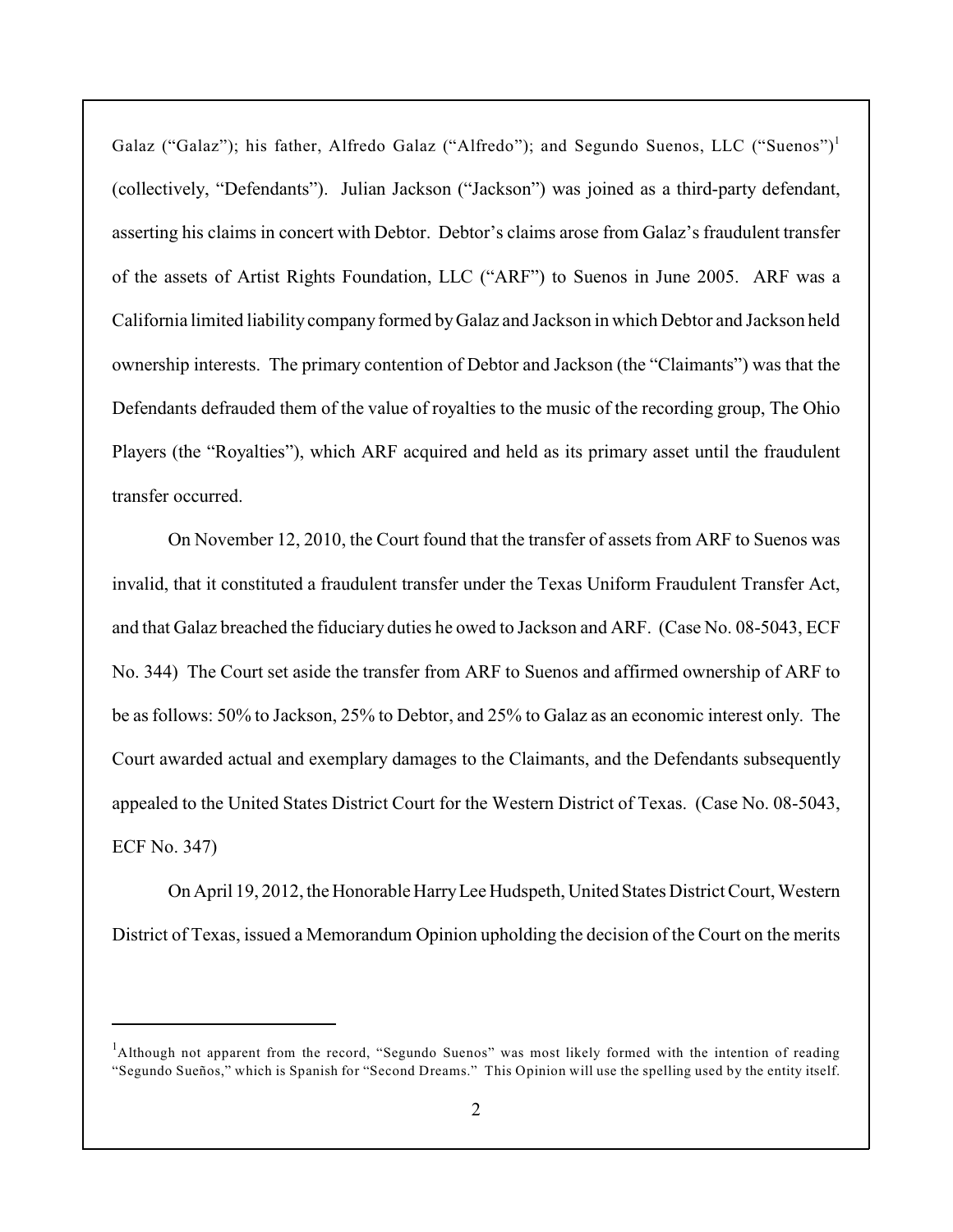of the case, but vacating the damage awards and remanding the case for reconsideration of the awards of actual and exemplary damages. The District Court stated:

> The Bankruptcy Court provided no explanation as to how it calculated actual damages, and it is unclear whether the Court considered Segundo Suenos's expenses and found them unreliable or if the expenses were not taken into consideration at all. Thus it is impossible for this Court to conduct a meaningful review of the calculation of actual damages . . . .

(Case No. 08-5043, ECF No. 484)

Because the award of exemplary damages "appear[ed] to be based upon the finding of actual damages," that award was vacated as well. Accordingly, in addition to the Opinion entered on November 12, 2010, the Court hereby makes the following findings and conclusions under Rule 7052 with regard to actual and exemplary damages.

## **FACTS**

Galaz graduated from law school in 1988 and began practicing law in California, specializing in entertainment law at various law firms. Jackson was a music producer. After the two met, Galaz became Jackson's attorney and business partner. In 1998, the two formed ARF to collect unpaid royalties of the Ohio Players. Raul was to contribute his expertise as an entertainment and copyright lawyer, and Jackson had a relationship with one of the members of the band. Together, Galaz and Jackson successfully secured all rights to the Ohio Players' music catalogue. Initially, the Royalties did not generate any revenue.

In May 2002, Debtor and Galaz divorced and executed an agreement (the "Divorce Decree"), which stipulated that Galaz was to assign one-half of his 50% interest in ARF to Debtor, leaving both Debtor and Galaz with a 25% ownership interest in ARF. Because Galaz transferred half of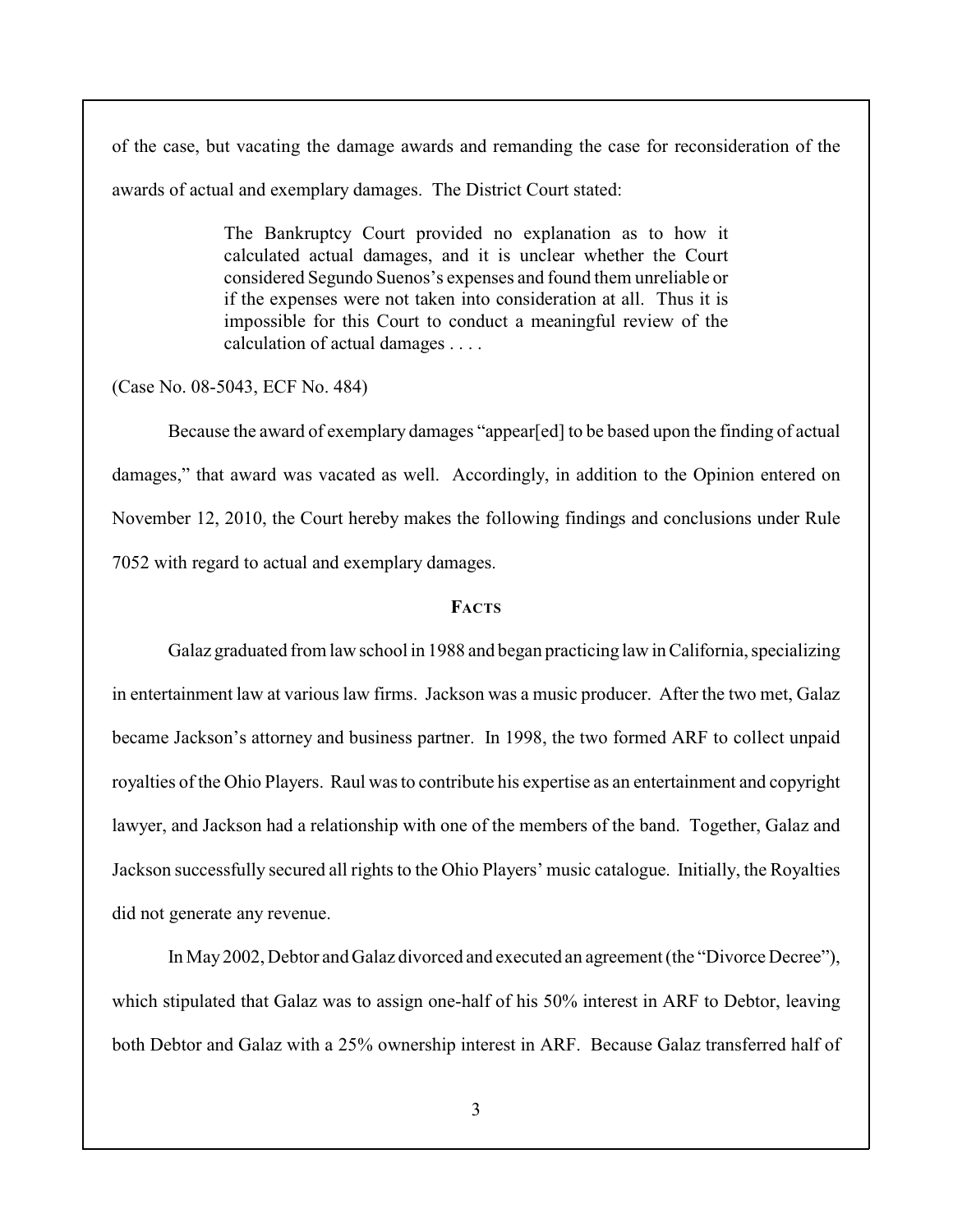his interest without Jackson's consent in violation of the company's written operating agreement (the "Operating Agreement"), Debtor received an economic interest only with no management or voting rights. In October 2004, Galaz sent a letter to Jackson (the "Demand Letter"), insisting that Jackson send money to cover expenses incurred by ARF in accordance with provisions in the Operating Agreement for a capital call upon ARF's members.<sup>2</sup> (Def.'s Exs. 2, 4) Galaz claimed that he had incurred out-of-pocket expenses of over \$8,500, that a tax debt of more than \$5,000 existed, and that he had not been paid anything for his "services." (Def.'s Ex. 4) He demanded that Jackson remit \$6,750 to him personally for his share of the expenses, plus an amount equal to the fair value of his services, which he described as several hundred hours at a rate of \$250 per hour. Galaz made no such demand upon Debtor and did not contribute any personal funds for his proportionate share of the expenses and taxes.

At trial Galaz argued that providing notice to Jackson of the transfer to Suenos was not necessary because Jackson's membership interest in ARF had been terminated as a result of his failure to respond to the Demand Letter or contribute his share of the expenses and taxes. It is clear, however, that Galaz knew that the address to which he sent notice was no longer valid. In December 2003, Jackson received a complaint in the mail, styled "Raul Galaz vs. Julian Jackson," at his correct address in Marina Del Rey, California, and a second complaint at his Nevada address. (Def.'s Ex. 72) Despite providing notice to Jackson at the correct address in those matters, in October 2004 Galaz sent the Demand Letter to Jackson's previous address listed in the Operating Agreement in

 $2$ Section 2.1 of the Operating Agreement provided that, in addition to an initial cash contribution to ARF, additional contributions to the capital of ARF would be required of its members in amounts sufficient to maintain the business of ARF and in proportion to each member's ownership interest in the company. (Def.'s Ex. 2)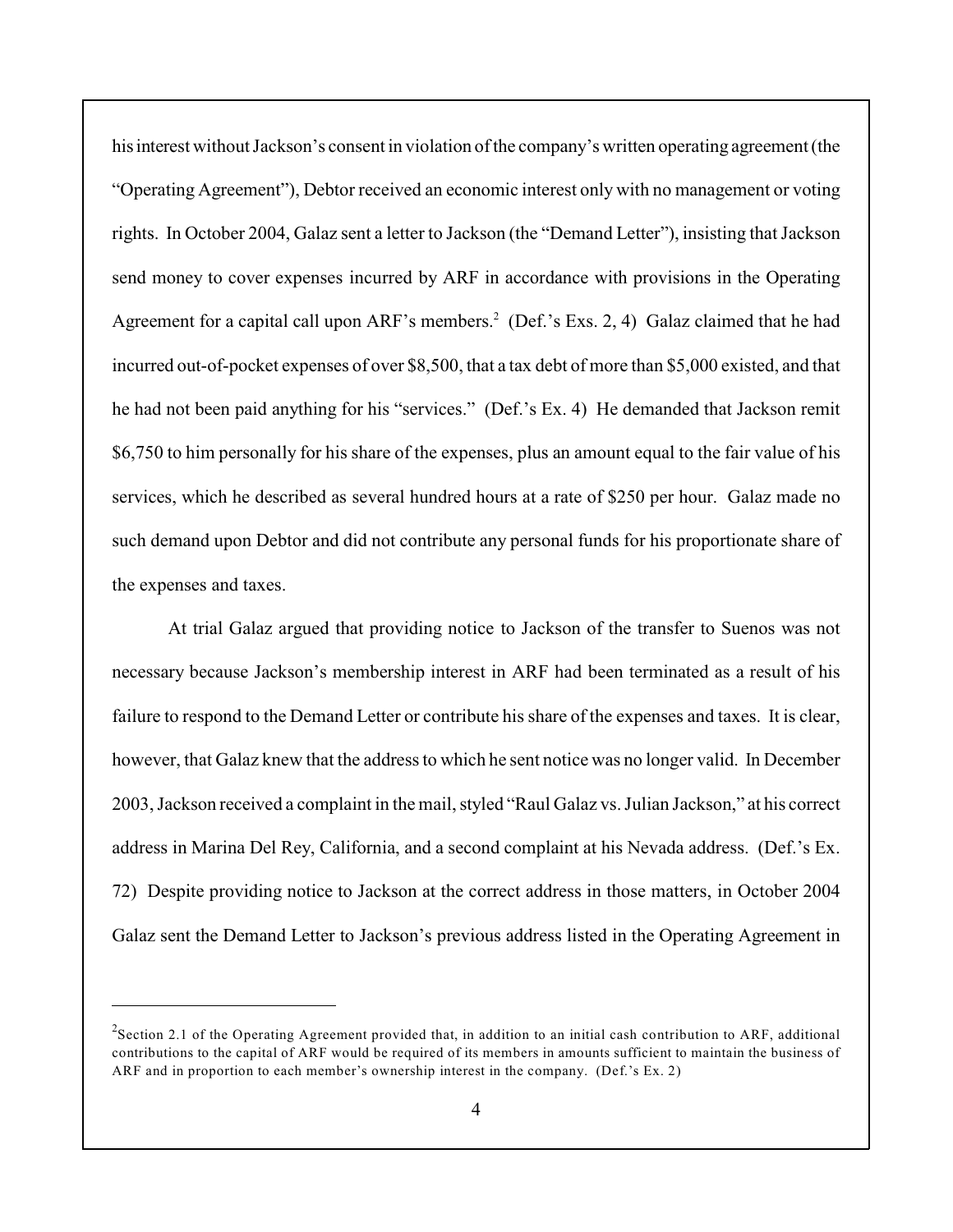Los Angeles, California. (Def.'s Exs. 2, 4) As was fully intended by Galaz, Jackson never received the letter or remitted anymoney to Galaz. (Def.'s Ex. 72) Furthermore, Galaz knew the letter would not result in the notice actually reaching Jackson because Galaz was aware that Jackson no longer resided at that address. The two were pitted against one another in litigation immediately prior to the transfer, and this was expressly referenced in the letter. (Def.'s Ex. 4)

On June 3, 2005, Galaz fraudulently transferred all of ARF's rights to Suenos by way of a three-page document titled "Agreement of Assignment and Transfer of Assets of Artist Rights Foundation, LLC, (California)." (Def.'s Ex. 23) At the time of the transfer, Suenos was not organized as a business entity under the laws of any state. On September 28, 2005, three months after the transfer, Galaz assisted his father in filing the documents required to establish Suenos as a limited liability company ("LLC") with the state of Texas. (Pl.'s Ex. 9) Galaz did not inform the Claimants of the transfer or otherwise obtain their consent. The terms of the transfer purportedly obligated Alfredo and Suenos to pay the liabilities Galaz recited in the Demand Letter: Galaz's outof-pocket expenses, expenses for Galaz's "services," and the past-due California franchise taxes. The Royalties soon began to generate a substantial amount of revenue. From the time of transfer to the time of trial, Suenos's gross revenue from the Royalties totaled nearly one million dollars, but all of the money was paid to the Defendants, with the Claimants receiving no share of the profits despite their ownership interests in ARF.

After making the fraudulent transfer, Galaz wrongfully dissolved ARF by filing a Certificate of Cancellation with the California Secretary of State on December 27, 2006. (Def.'s Ex. 5) Galaz's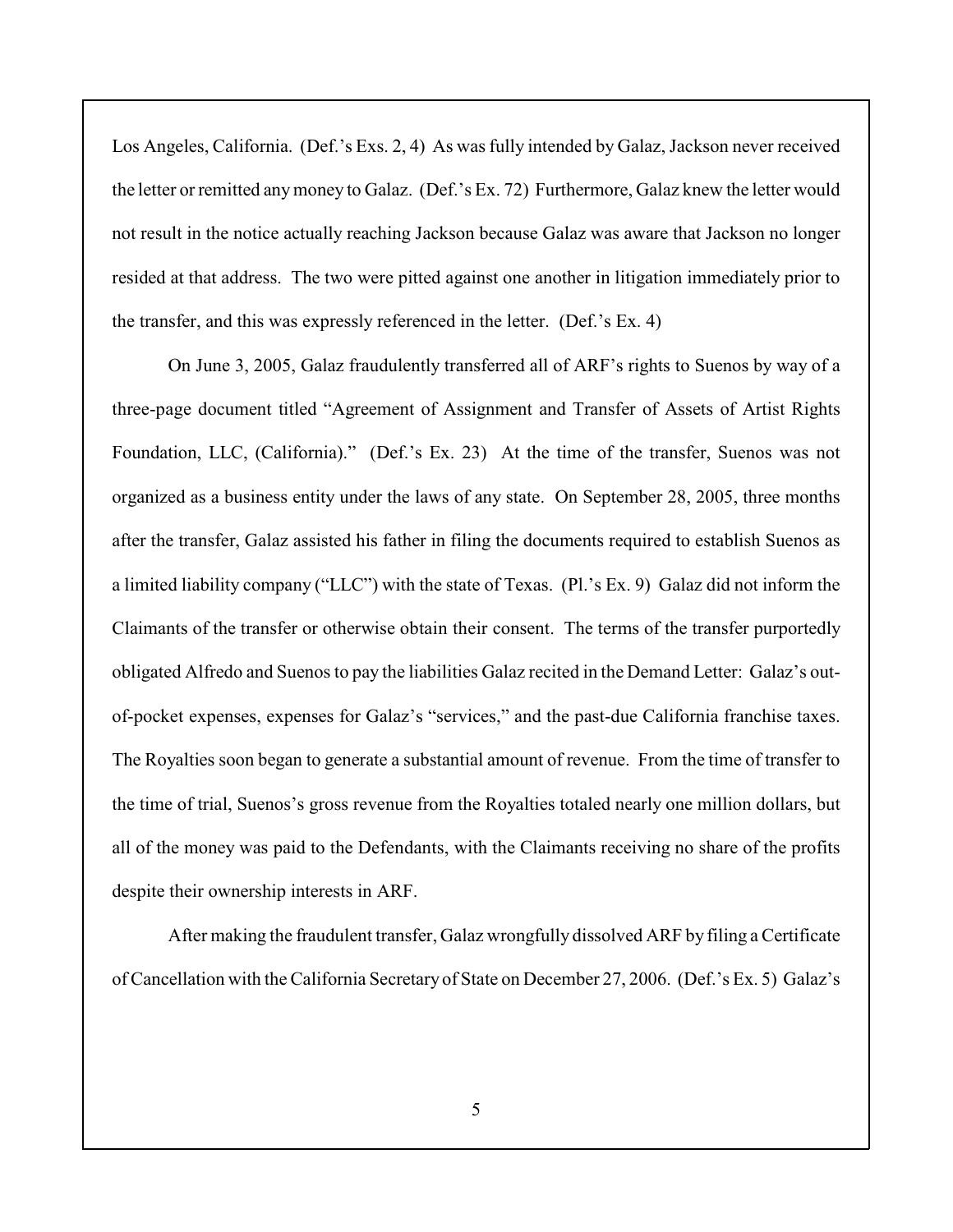dissolution was wrongful because the Articles of Organization and the Operating Agreement specifically listed events which, upon their occurrence, required the dissolution of the company.<sup>3</sup> (Def.'s Exs. 1, 2) None of those conditions were met when Galaz dissolved ARF.<sup>4</sup> Because ARF was wrongfully dissolved without any notice to Jackson, there was no winding up of its affairs as contemplated by the Operating Agreement. (Def.'s Ex. 2) As a result of Galaz's wrongful dissolution, ARF ceased its active existence as an LLC, and the assets of ARF have devolved to the individual owners of the company. (Case No. 08-5043, ECF No. 344)

This Court set aside the transfer to Suenos and awarded damages to the Claimants on three different theories: (1) the transfer from ARF to Suenos was invalid; (2) the transfer violated the Texas Uniform Fraudulent Transfer Act ("TUFTA"); and (3) Galaz breached the fiduciary duties he owed to Jackson and ARF. The District Court affirmed the holding of the Court on all three theories. At issue is the amount of damages awarded to the Claimants for the Defendants' fraudulent transfer and breach of fiduciary duty with respect to Jackson.

 ${}^{5}$ The Operating Agreement provided that dissolution was to occur upon the death, withdrawal, resignation, retirement, insanity, bankruptcy, or dissolution of any member. (Def.'s Ex. 2) It continued to define certain conditions of dissolution, which included: (1) the aforementioned events; (2) the entry of a decree of judicial dissolution pursuant to the California Corporate Code; (3) a vote of members holding at least 51% of the membership interests; or (4) the sale of all or substantially all of ARF's assets. (*Id.*)

 ${}^{4}$ The purported transfer from ARF to Suenos did not constitute the sale of all or substantially all of the company's assets because the Operating Agreement did not authorize the transfer without approval of the majority of membership interests and Galaz did not provide notice to Jackson, whose vote of approval for the transfer was necessary. Because Debtor's membership interest in ARF at that time was economic only, she did not have the voting rights necessary to approve or disapprove a sale of ARF's assets. (Def.'s Ex. 2)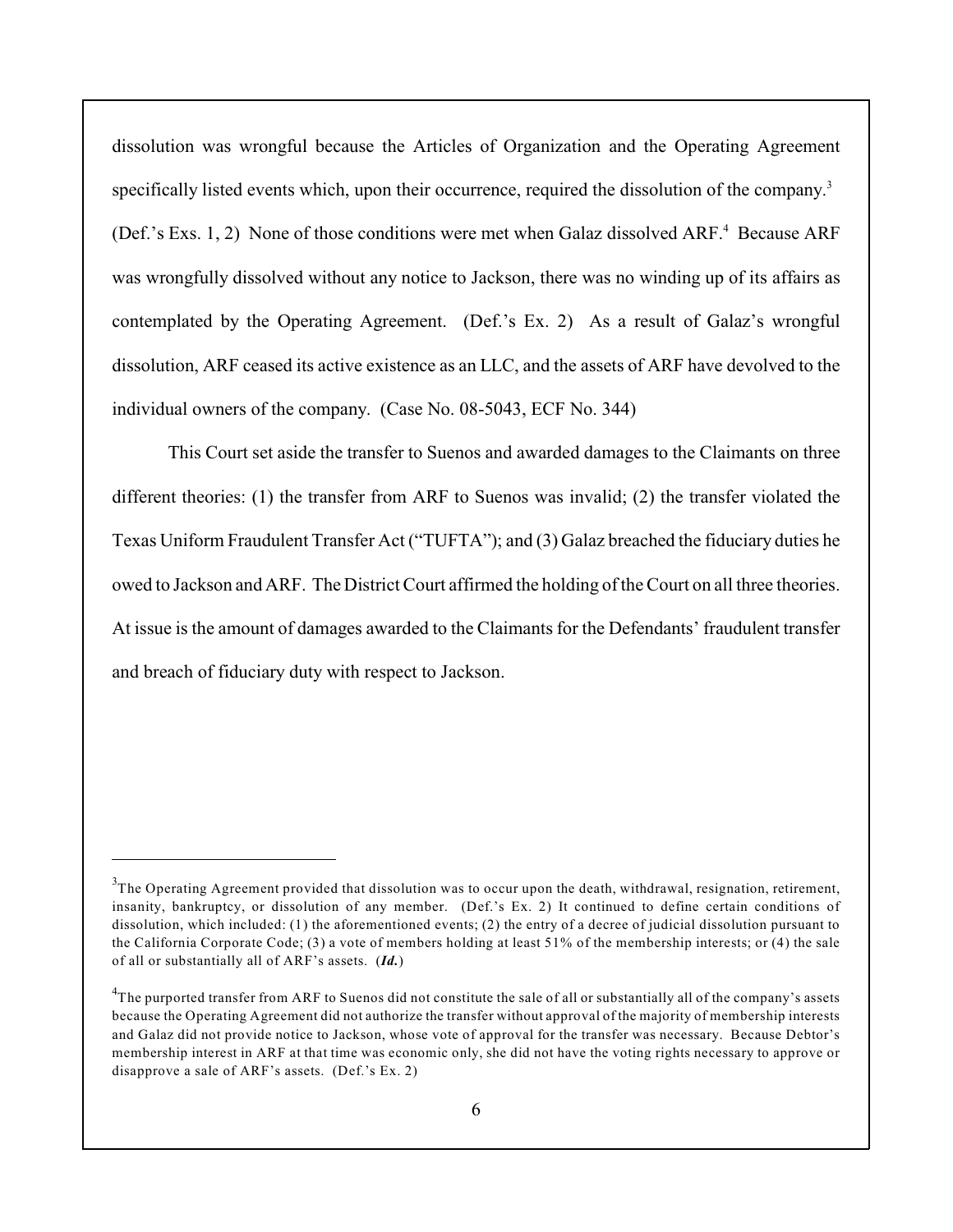#### **ANALYSIS**

#### 1. *Actual Damages Based on the Value of the Ohio Players Royalties*.

TUFTA creates a statutory cause of action through which a creditor may seek recourse for a fraudulent transfer. *See* TEX. BUS. & COM. CODE ANN. § 24.005 (Vernon 2009). TUFTA authorizes both equitable relief, through the avoidance of a fraudulent transfer, and money damages up to the value of the property transferred. *Wohlstein v. Aliezer*, 321 S.W.3d 765, 776 (Tex. App.–Houston [14th Dist.] 2010, no pet.) (citing *Chu v. Hong*, 249 S.W.3d 441, 446 (Tex. 2008)). Specifically, the remedies for a fraudulent transfer under TUFTA include: (1) avoidance of the transfer to the extent necessary to satisfy the creditor's claim; (2) an attachment or other provisional remedy; (3) other equitable remedies such as injunctions or the appointment of receivers; or (4) any other relief that the circumstances may require. TEX.BUS.&COM.CODE ANN. § 24.008(a); *Airflow Houston, Inc. v. Theriot*, 849 S.W.2d 928, 933–34 (Tex. App.–Houston [1st Dist.] 1993, no writ). "The last option is quite broad." *Airflow*, 849 S.W.2d at 934.

The Claimants are entitled to relief in the amount of the value taken by the Defendants in order to restore the Claimants to the position they would have occupied had the fraudulent transfer never occurred.<sup>5</sup> See *Asarco LLC v. Ams. Mining Corp.*, 404 B.R. 150, 170–73 (S.D. Tex. 2009) (stating that the court can award an amount of damages necessary to put a claimant in the financial condition in which it would have been before the fraudulent transfer took place). A court has wide discretion to approximate the value that a claimant has lost as a result of a defendant's fraudulent transfer of assets. *See West v. Hsu* (*In re Advanced Modular Power Sys*.), 413 B.R. 643, 678

 $^5$ Because the assets of ARF have devolved to the individual owners of the LLC, any relief granted will be to the owners of ARF in their individual capacities.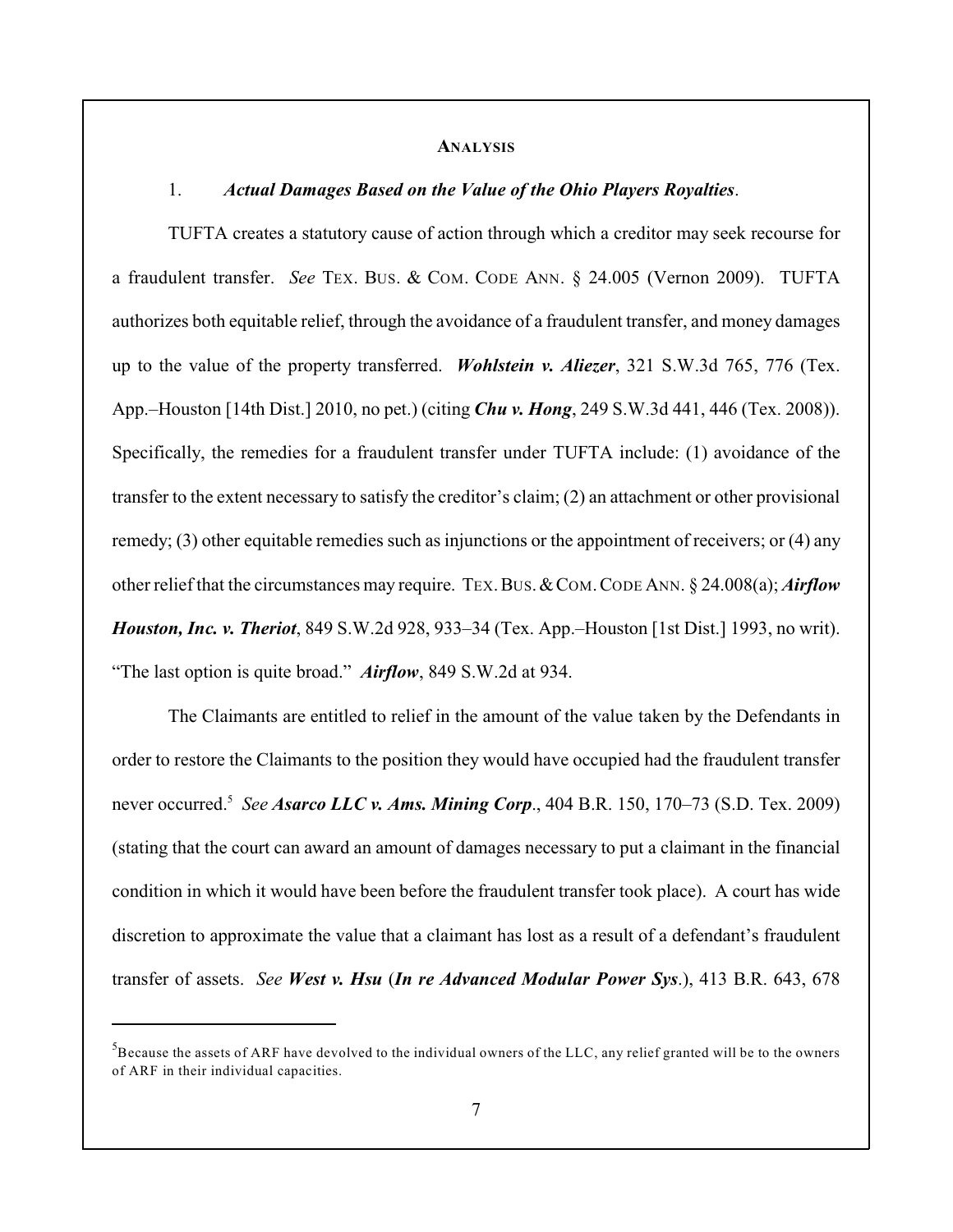(Bankr. S.D. Tex. 2009) (citing *Asarco*, 404 B.R. at 162) (stating that it is within the discretion of the court to award relief in the amount of value taken by a defendant). In awarding damages based upon the value of the asset transferred, a court may adjust the award "as the equities may require." TEX. BUS. & COM. CODE ANN.  $\S$  24.009(c)(1). With these principles in mind, the Court will determine the amount of value lost by the Claimants, adjusted equitably according to the circumstances of the case.

The Royalties did not begin to generate *revenue* until after the transfer occurred, but this does not mean they did not have value. Rather, a determination of the value of the Royalties must take into account their potential to generate revenue in the future. Because the Royalties generated a significant amount of income after the transfer, equity requires an adjustment of value to reflect the revenue they generated between the time they were fraudulently transferred to Suenos and the date the Court nullified the transfer. *See id*. Galaz testified that the total income generated by the Royalties was \$988,000, which included revenue from royalties owned by ARF, a one-time sale of royalties to Bridgeport Music, Inc., dividend and interest income, and contributions by Alfredo Galaz, the ostensible owner of Suenos. (Trial Tr., 49, Feb. 23, 2010) Alfredo testified that Suenos received \$998,000 from the rights during that time period. (Trial Tr., 237, Feb. 23, 2010) A twelvepage document titled "Segundo Suenos Income/Expenses (from inception thru 12-1-09)" (the "Expense Report") was admitted into evidence which listed the total revenue received by Suenos from the Royalties at \$968,529.17, dividend income of \$401.91, and interest income of \$386.85 (Pl.'s Ex. 14A; Def.'s Ex. 49) In light of the conflicting evidence, the Expense Report is the most reliable indicator of the revenue received by Suenos. Using the figures in the Expense Report, the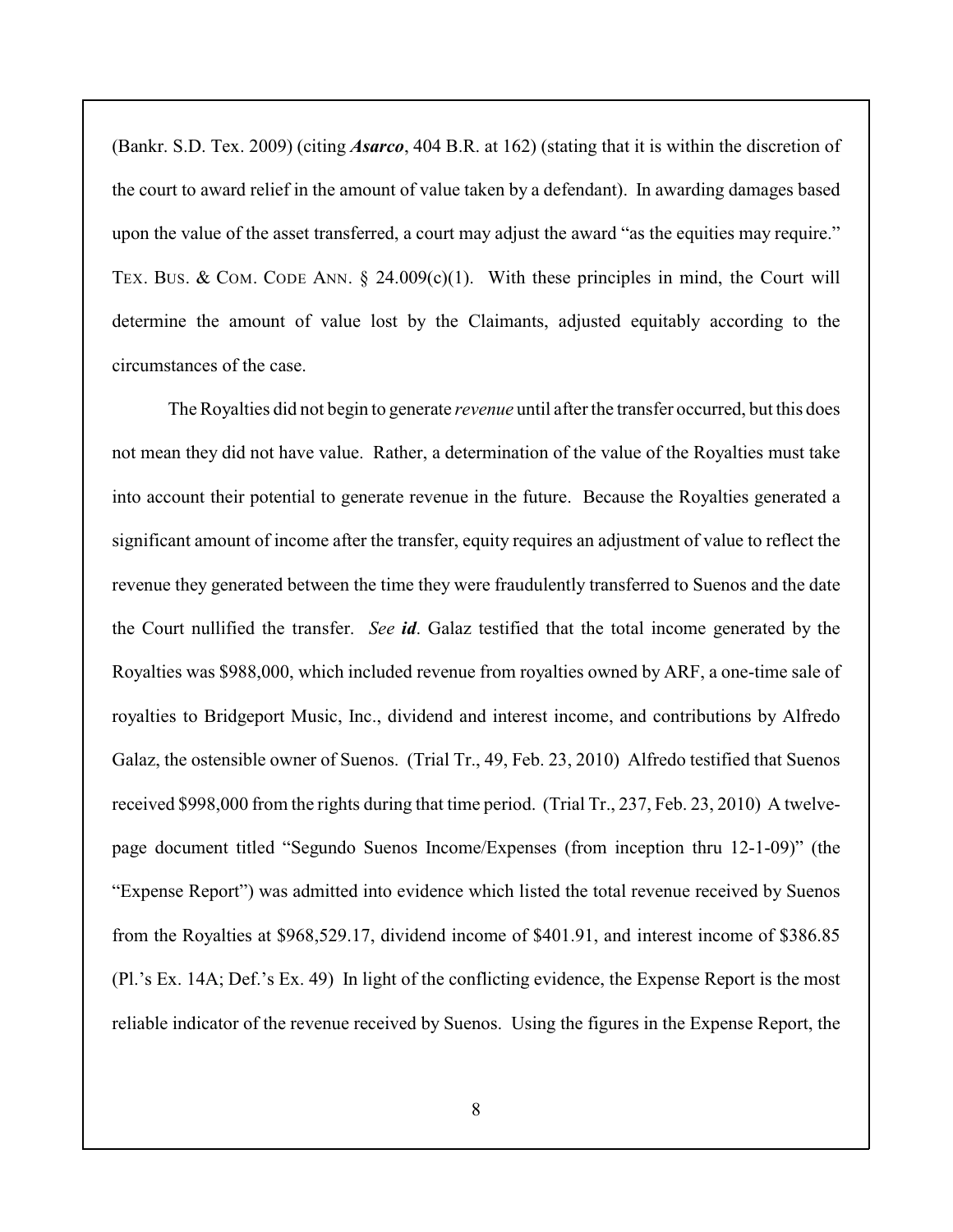total value of the Royalties as evidenced by the income they generated for Suenos including interest and dividend income totals \$969,317.93. *Id*.

In the prior Opinion, this Court restored the Royalties to ARF and affirmed the ownership of ARF as follows: a 50% interest held by Jackson, a 25% interest held by Debtor, and a 25% interest held by Galaz as an economic interest only.<sup>6</sup> Because the Claimants lost the benefit of their ownership interests from June 2005 until November 2010, they are entitled to their proportionate share of the \$969,317.93 in gross income generated by the Royalties during that period of time. Accordingly, Jackson's share of the revenue totals \$484,658.97 and Debtor's share totals \$242,329.48, less allowable expenses. These amounts will be used as a starting point to determine the amount of value that the Claimants were deprived of as a result of the fraudulent transfer.

# a. *Valuation of the Royalties Considering Reasonable and Necessary Expenses*.

Galaz argued that the Court improperly disregarded evidence of \$694,642.57 in expenses that should have been factored into the valuation of the Royalties.<sup>7</sup> A review of the Expense Report is therefore necessary to determine whether the equities of the case compel a reduction in the valuation based on the expenses incurred by ARF or Suenos. At the outset it is important to note that ARF, as a wholly distinct entity from Suenos, is not liable for the debts, liabilities, or obligations that were incurred by *Suenos*. ARF was an LLC that was formed under the laws of California and owned by Jackson, Debtor, and Galaz. On the other hand, Suenos is an LLC that was formed under the laws of Texas and owned by Alfredo Galaz. Because the Expense Report reveals expenses which were

 $^{6}$ Jackson has consented to Debtor's ownership of ARF as a full member. (Pl.'s Ex. 68, 69)

 $A<sup>7</sup>$ As the document used to determine revenue, the Expense Report should also be used to determine expenses. The Expense Report lists the total expenses of Suenos at \$694,642.57. (Def.'s Ex. 49)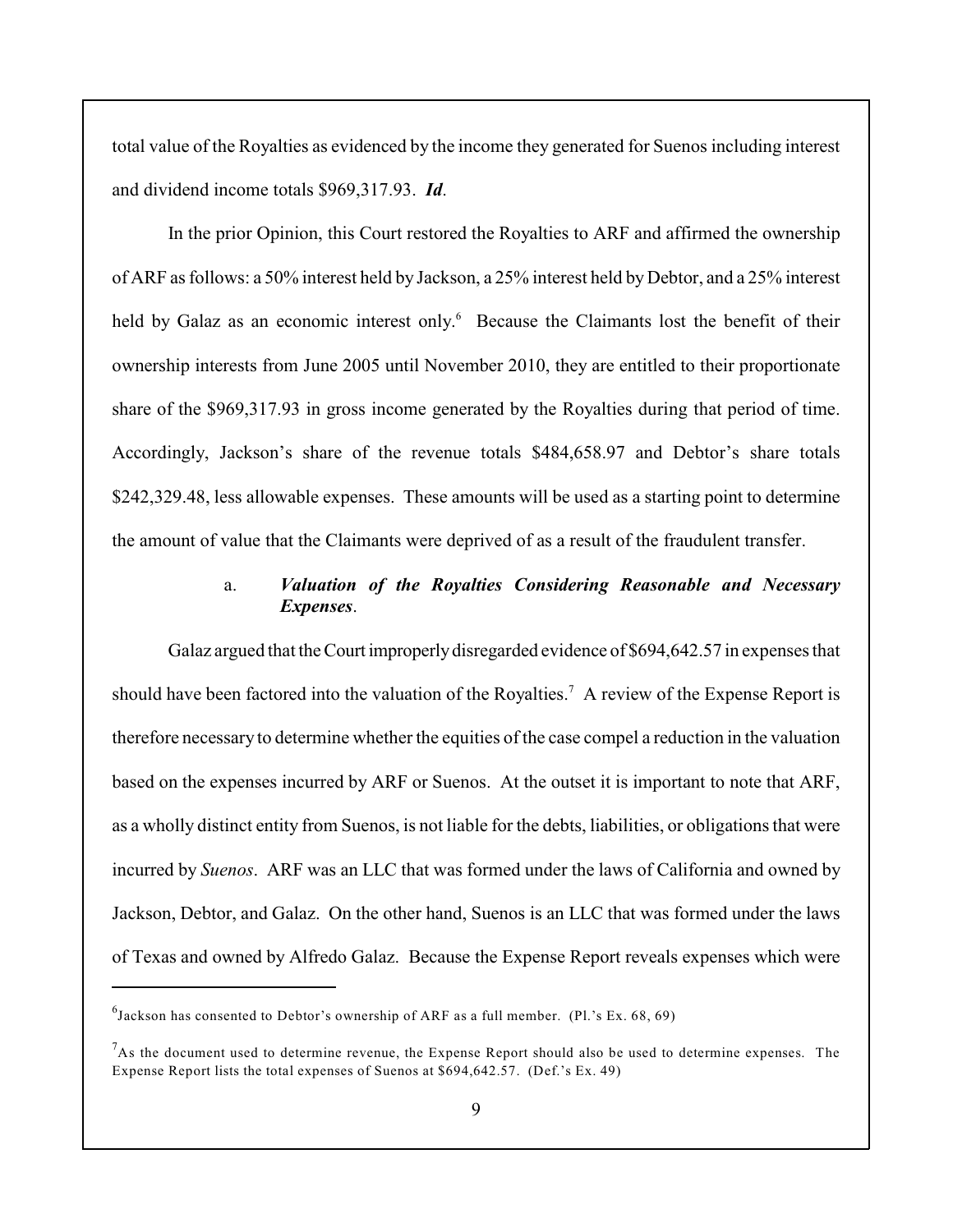incurred *after* the date of the transfer by a wholly distinct entity formed for the purpose of defrauding the Claimants of their share of revenue, the expenses of Suenos will not be factored into a determination of the value of the Royalties. *See Advanced Modular Power Sys*., 413 B.R. 643, 679 (Bankr. S.D. Tex. 2009) (declining to reduce damage award in breach of fiduciary duty and fraudulent transfer case where doing so would reward wrongdoers for their actions). As owners of ARF, the Claimants would be responsible for their proportionate share of reasonable and necessary expenses that were incurred by *ARF* prior to the date of the transfer. Accordingly, the equities of the case require that a calculation of the Royalties should take into account any such expenses. Because the assets of ARF have devolved to the individual owners of the LLC, any expenses properly attributable to ARF prior to the transfer will be reflected by a reduction in the damage awards to the Claimants.

### i. *Franchise Taxes Incurred by ARF Prior to the Fraudulent Transfer*.

Two letters from Galaz to the California Franchise Tax Board on behalf of ARF purport to include payment of past-due franchise taxes from the year it was registered as an LLC in 1998 through the year of the fraudulent transfer in 2005, although the letters did not evidence actual payment. (Def.'s Exs. 61, 63) Two bank account statements for Suenos, however, were admitted into evidence that reflect payments of \$9,376 and \$1,508.05 to the California Franchise Tax Board in amounts matching those recited in the letters. $8$  (Def.'s Exs. 62, 64) If the fraudulent transfer had never occurred, ARF would have still owed its unpaid California franchise taxes between 1998 and

 ${}^8$ The letters and bank account statements also reflect a payment for ARF's franchise taxes for the year 2006. No reduction in value should be applied from this payment because it was incurred after the date of the fraudulent transfer in an effort to defraud ARF and its members of revenue. Therefore, the 2006 tax payment is outside of the scope of expenses that may equitably be attributed to ARF.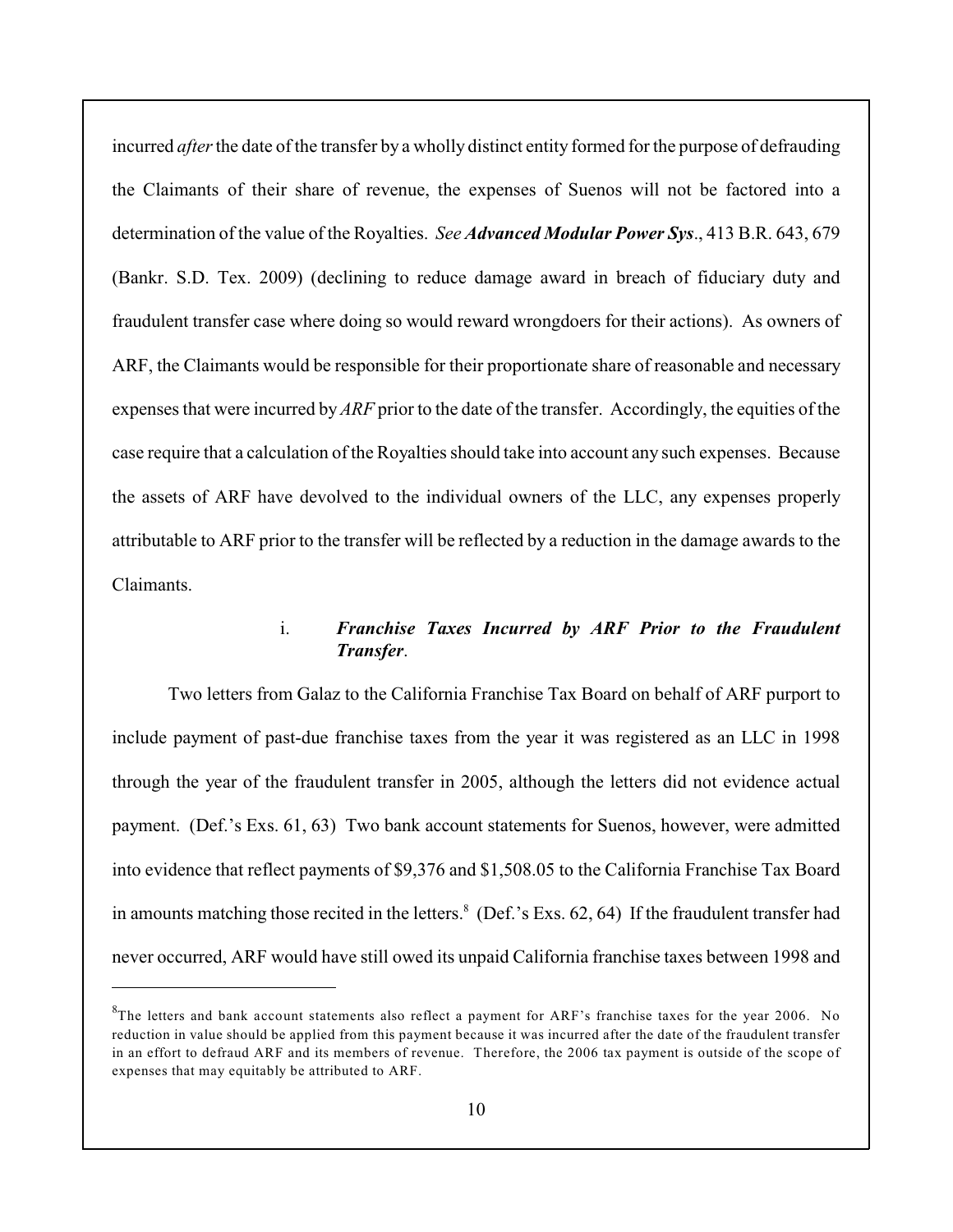2005. Suenos paid a total of \$10,884.05 for ARF's tax liabilities between 1998 and 2005. The members of ARF are therefore liable for their share of ARF's unpaid franchise taxes during that period of time.

### ii. *Expenses in the Expense Report of Suenos*.

The Expense Report does not reflect any expenses that were incurred prior to the date of the transfer. (Def.'s Ex. 49) Additionally, there were no regularly-kept profit and loss statements or balance sheets for Suenos. (Trial Tr., 250-52, Feb. 25, 2010)) Further, Defendants neither offered nor presented any evidence of invoices, receipts, work orders, or other documentation to support or explain the transactions in the Expense Report. Accordingly, there was insufficient evidence to prove the existence, reasonableness, or necessity of the expenses in the Expense Report. Without sufficient proof of the existence, necessity, or reasonableness of any of the expenses in the Expense Report, equity does not compel them to be considered in determining the value of the Royalties. Regardless, the Court will review the Expense Report to support this conclusion.

Defendants claimed that a substantial portion of the revenue was used to pay legal fees incurred in obtaining the Royalties. The Expense Report lists the total amount of legal and professional fees incurred at \$331,968.38; however, no evidence was presented to establish that the legal fees were incurred to obtain the Royalties. (Def.'s Ex. 49) Payments totaling \$125,000 went to the law firm of Pick & Boydston. *Id*. Pick & Boydston represented Galaz in a number of lawsuits, only one of which appears to be directly related to the acquisition of the Royalties. *See Segundo Suenos, LLC v. Satchell*, Nos. B213178,B213251, 2009 WL4646145 (Cal. App. 2d Dist. 2009), *cert. denied*, 131 S.Ct. 164 (2010). Two other lawsuits in which Pick & Boydston represented Galaz and one of his former entities had nothing to do with the acquisition of the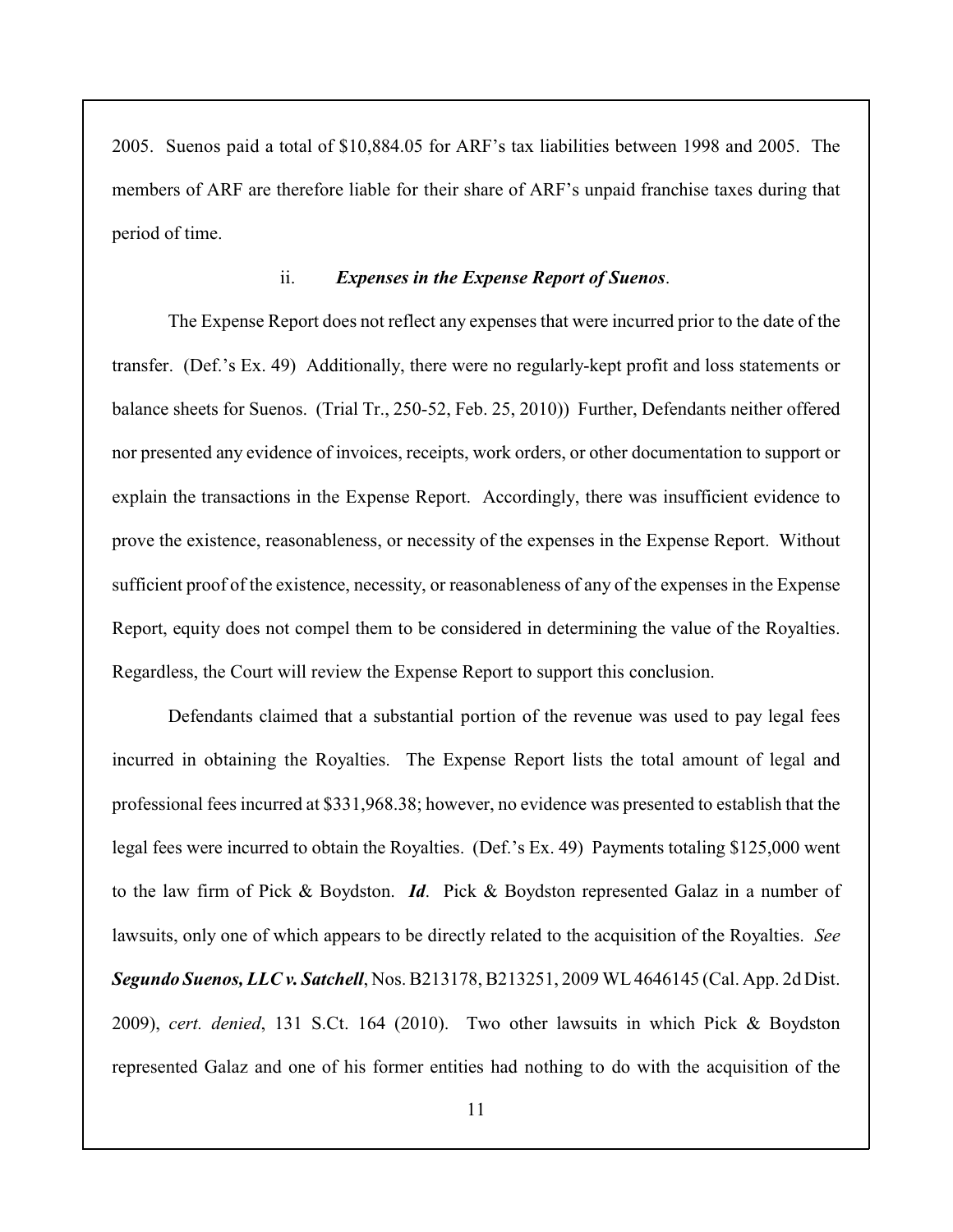Royalties. In *Galaz v. Jackson*, No. B184916, 2006 WL 648852 (Cal. App. 2d Dist. 2006), Galaz engaged Pick & Boydston to bring suit against Jackson to enforce an illicit money laundering agreement in connection with royalties that Galaz illegally acquired to the television show "Garfield and His Friends."<sup>9</sup> Further, in *Worldwide Subsidy Group v. Bogert*, No. B213979, 2009 WL 4609258 (Cal. App. 2d Dist. 2009), one of Galaz's former entities retained Pick & Boydston to assert a legal malpractice action that was held to be barred by the statute of limitations. In addition to the lack of evidence showing that these expenses were reasonable or necessary, the Expense Report failed to specifically identify the matters for which the payments to Pick & Boydston were made. Moreover, by examining the time frame in which the fees were paid after the transfer between 2006 and 2009, in conjunction with entries showing payments to "James S. Wilk...," "Jackson Walk...," "Clerk, U.S. Ba...," "Federal Court...," and "Pacer," it appears that a substantial portion of the revenues were used to pay for Galaz's legal fees incurred in defending this lawsuit. *See* Case No. 08-5043, ECF Nos. 67, 106. In light of the inability to determine whether any legal and professional

. . . .

 $\overline{Q}$ 

Raul Galaz, having successfully defrauded owners of a television program of a large amount of royalty payments, entered into an illegal money-laundering contract with . . . Julian Jackson. Under their oral agreement, Galaz would give Jackson \$59,000 in illicit royalty proceeds, which Jackson would place in an offshore bank account and return the funds in untraceable cash to Galaz, less a five percent commission for himself. Jackson, however, eschewed the commission and kept the cash. Galaz, aggrieved to find so little honor among thieves, sued Jackson for rescission and fraud.

As our courts have long recognized, an illegal contract may not serve as the foundation of *any* action, either in law or in equity. This state's courts are not in the business of helping criminals recover the proceeds of their fraudulent schemes.

*Galaz v. Jackson*, 2006 WL 648852, at \*1 (Cal. App. 2d Dist. 2006).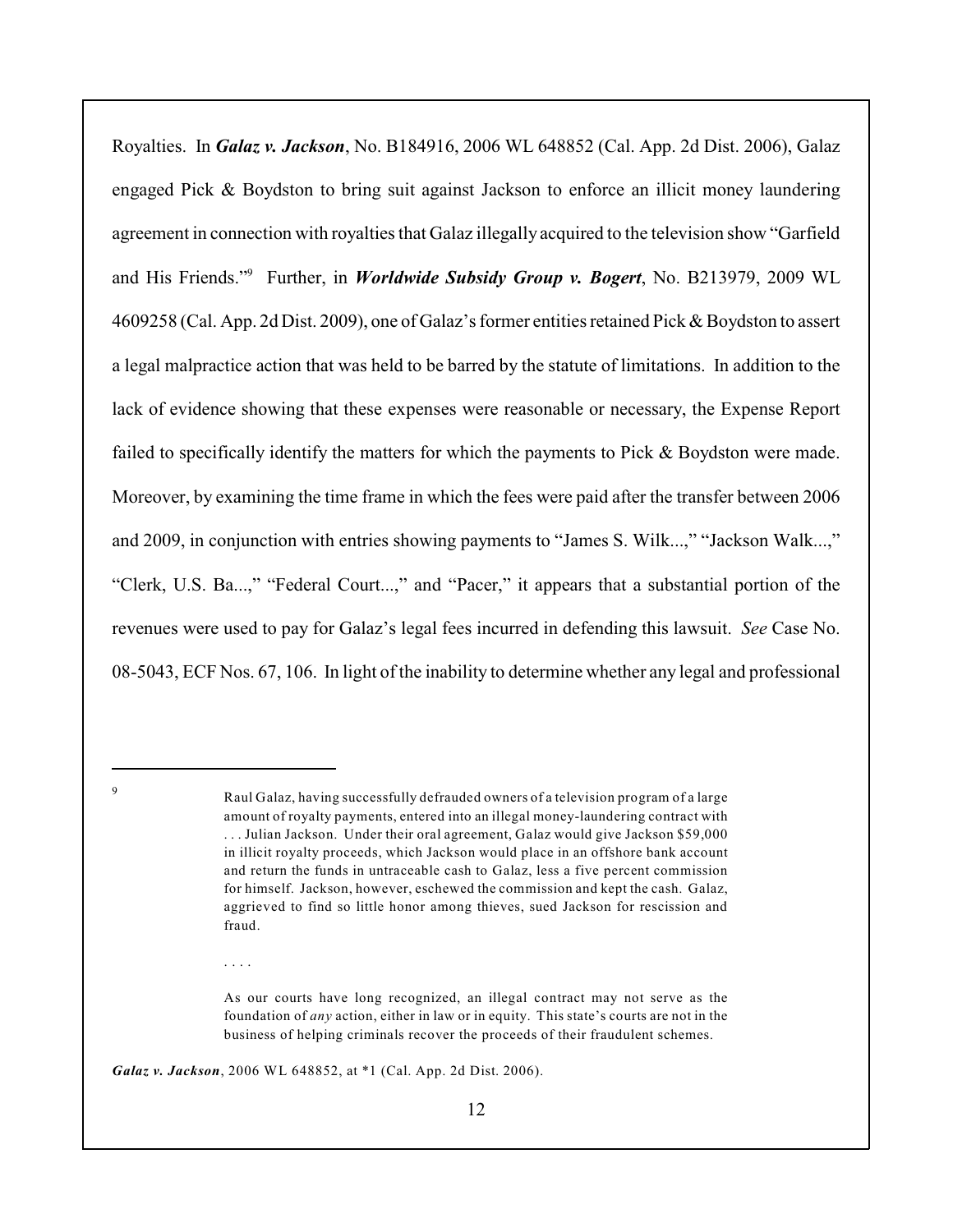fees were reasonable or necessary in order to generate revenue from the Royalties, the Defendants did not establish that a reduction in valuation for these expenses is equitable.

Furthermore, the Expense Report contains multiple other categories of expenditures that were not proven or otherwise shown to have been reasonable or necessary for the generation of revenue. For example, \$48,785.08 was spent on "Auto" expenses, including \$42,000 for a Hummer sport utility vehicle for Galaz's personal use, \$79.40 to register the Hummer, \$2,568.42 for service on the vehicle, \$820 for car washes at the "Wash Tub," and \$1,843.26 in fuel. (Def.'s Ex. 49) The Expense Report also reveals that Galaz paid himself \$48,619.22 in "Consulting Fees," and that \$174.70 was spent on "Dining," for meals at Outback Steakhouse, Carrabba's, and Fatty's. *Id*. A total of \$77,155.16 was paid in "Rent" to Ruth Galaz and Shantell Sloan. It is unclear whether this rent was paid for personal or commercial use; however, because Shantell Sloan is Raul Galaz's wife and Ruth Galaz is his mother, the legitimacy of these expenses was not established. The Expense Report further reveals that \$12,124.73 was spent on "Travel," \$10,000 on a loan to "Amado Ramos Phone Cente...," and a number of transfers that were made between multiple accounts at multiple banks.

The Defendants also claimed that consideration should be given to \$420,000 that Galaz allegedly incurred for his legal services on behalf of ARF. These purported expenses will not be considered because the Defendants failed to present any contemporaneous evidence specifically showing what services Galaz provided, whether those services were provided before or after the fraudulent transfer, or whether theywere reasonable or necessary. At no point in time did Galaz ever present any bills to ARF for his legal services. (Trial Tr., 217, Feb. 25, 2010) In any case, Galaz would not be entitled to any fees for legal services after 2002 because he forfeited his law license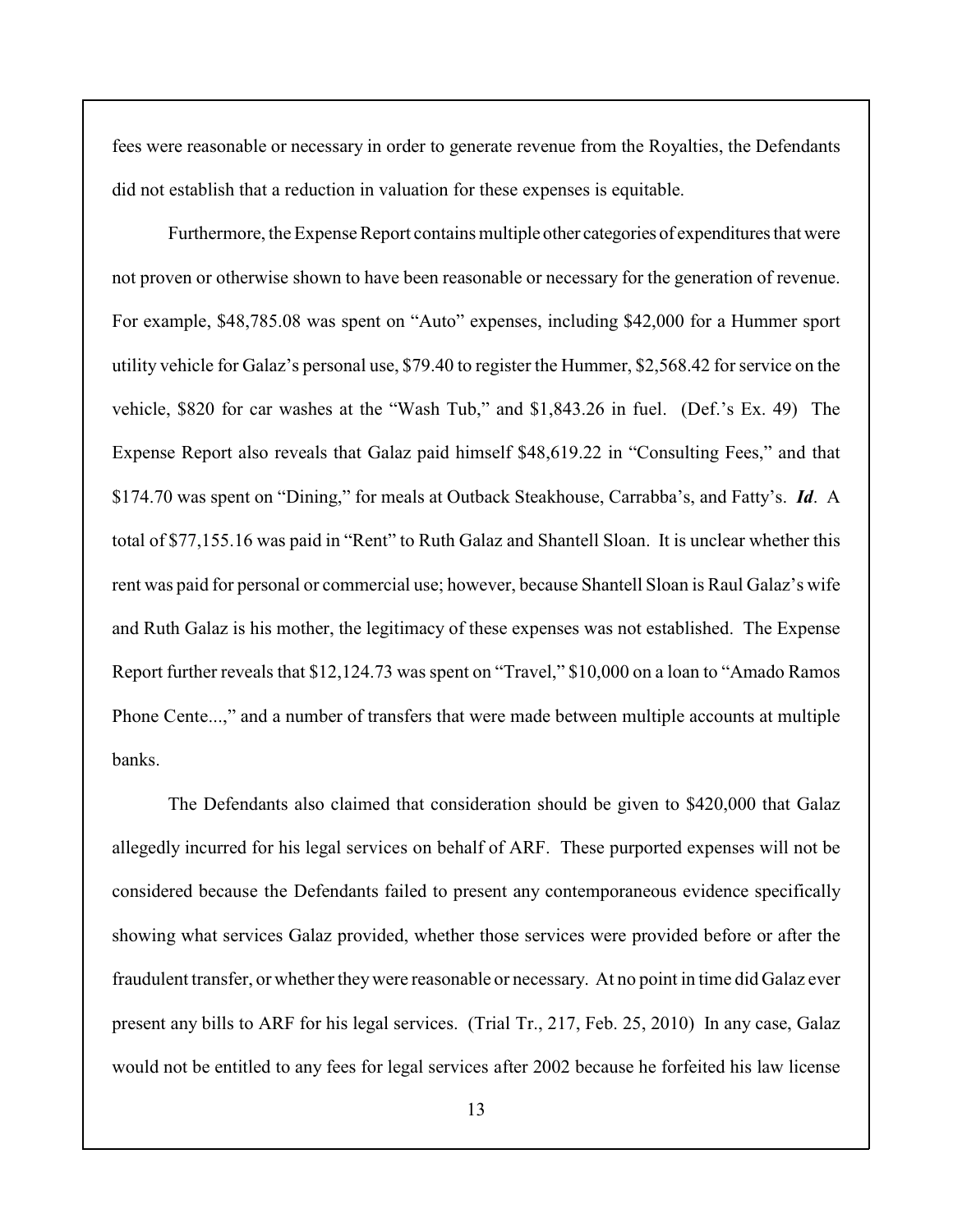that year. (Pl.'s Ex. 12) *See Cruse v. O'Quinn*, 273 S.W.3d 766, 772 (Tex. App.–Houston [14th Dist.] 2008, pet. denied).

Because the evidence failed to show that any of the expenditures in the Expense Report or those for Galaz's legal services were reasonable or necessary, equity does not compel a reduction in valuation of the Royalties to reflect these transactions. Moreover, the existence of a number of clearly illegitimate expenses in the Expense Report renders reliability of the expenses tenuous, at best. Accordingly, this Court declines to consider these expenses because to do otherwise would be to indirectly countenance the Defendants' improper conduct. *See* TEX. BUS. & COM. CODE ANN. § 24.009(c)(1) (Vernon 2009) (damage award for value of property transferred "subject to adjustment as the equities may require").

#### b. *Assessment of Actual Damages Based on Value of the Royalties*.

The value of the Royalties at the time of the transfer, as adjusted to reflect the revenue they generated between the date of the fraudulent transfer and the date the Court nullified the same, yields an initial valuation of \$969,317.93. An equitable reduction in value will be applied to reflect Jackson's and Debtor's proportionate shares of ARF's past-due California franchise tax liability between the date of its inception and the date that the fraudulent transfer occurred. The total amount of tax liability of ARF during the relevant period of time equals \$10,884.05.

From 1998 until 2002, Galaz and Jackson were the sole members of ARF, each with a onehalf ownership interest in the company. After the Divorce Decree in 2002, ownership of ARF was split between Jackson, Galaz, and Debtor in 50%, 25%, and 25% economic-only interests, respectively. Therefore, in order to accurately determine the proportion of tax liability owed, it is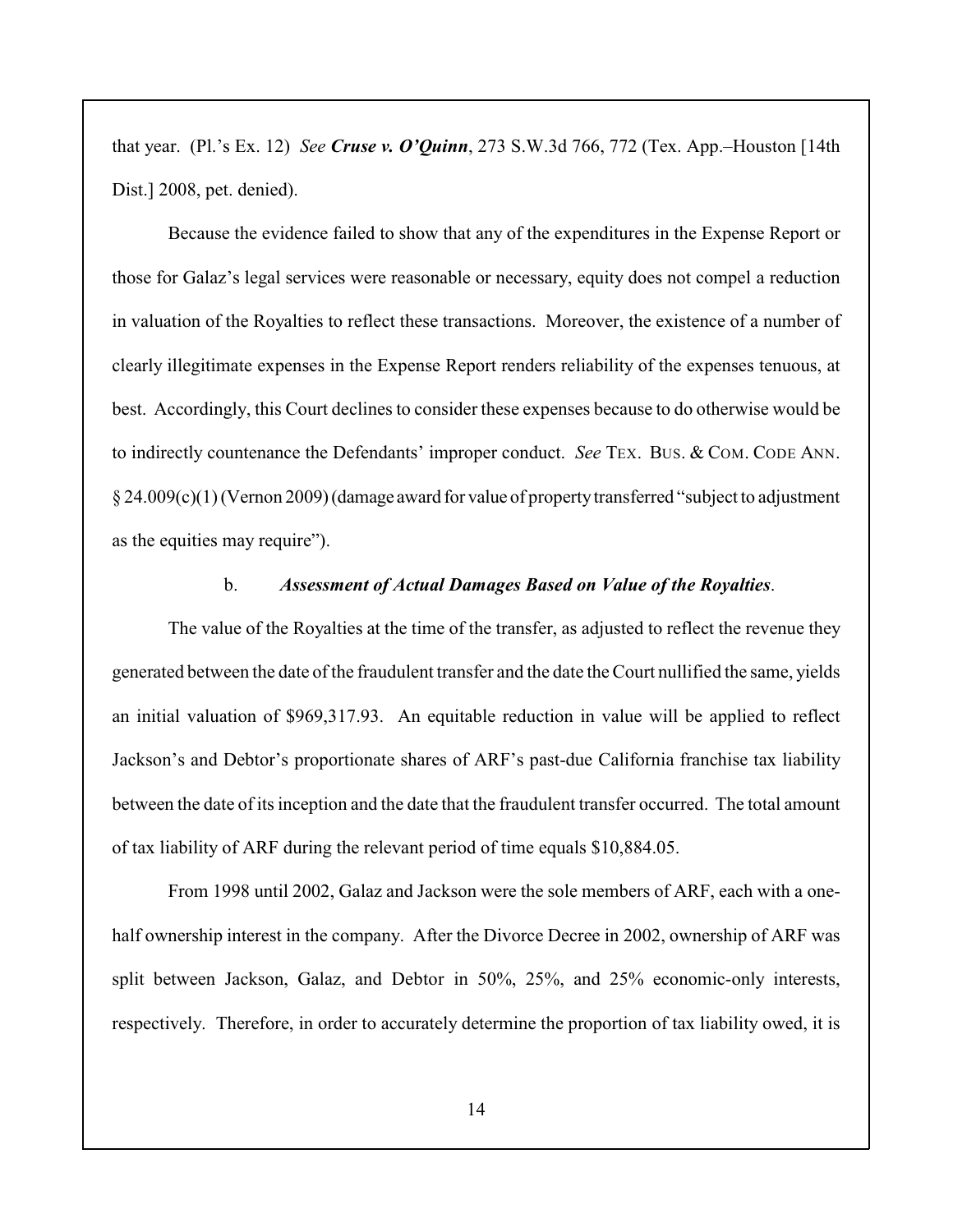necessary to calculate the tax liability incurred from 1998 to 2002 separately from the liability incurred from 2003 to 2005.

There was insufficient evidence to determine the amount of yearly tax liability incurred by ARF between 1998 and 2005. In light of the Court's equitable power to determine the true value of the Royalties, the yearly amount will be calculated pro rata by dividing the total amount of unpaid taxes over the entire eight-year period from 1998 to 2005. Therefore, the yearly pro rata tax liability of ARF equals \$1,360.51. After totaling this amount for the two relevant periods of ownership of ARF, the company incurred a total of \$6,802.53 in liability from 1998 to 2002, and a total of \$4,081.52 in liability from 2003 to 2005. Galaz and Jackson, as the two sole members of ARF from 1998 to 2002, are liable for the tax liability incurred during that time in proportion to their respective 50% interests. Thus, Galaz and Jackson are each responsible for \$3,401.26 of ARF's tax liability from 1998 to 2002. For the period of time from 2003 to 2005, Jackson is responsible for \$2,040.76 of the taxes and Debtor and Galaz are each responsible for \$1,020.38, in accordance with the parties' respective ownership interests in ARF.

In total, the members of ARF are responsible for tax liabilities incurred from 1998 until 2005 in the amounts as follows: Jackson for \$5,442.02, Debtor for \$1,020.38, and Galaz for \$4,421.64. Because the Claimants must account for their proportionate share of the taxes, the actual damage awards to Debtor and Jackson will be reduced by their respective obligations. Accordingly, Jackson is entitled to actual damages of \$479,216.95, and Debtor is entitled to actual damages of \$241,309.10. Because the Defendants failed to show that any further reduction of the value of the Royalties was reasonable or necessary, equity does not compel an adjustment of the amount of actual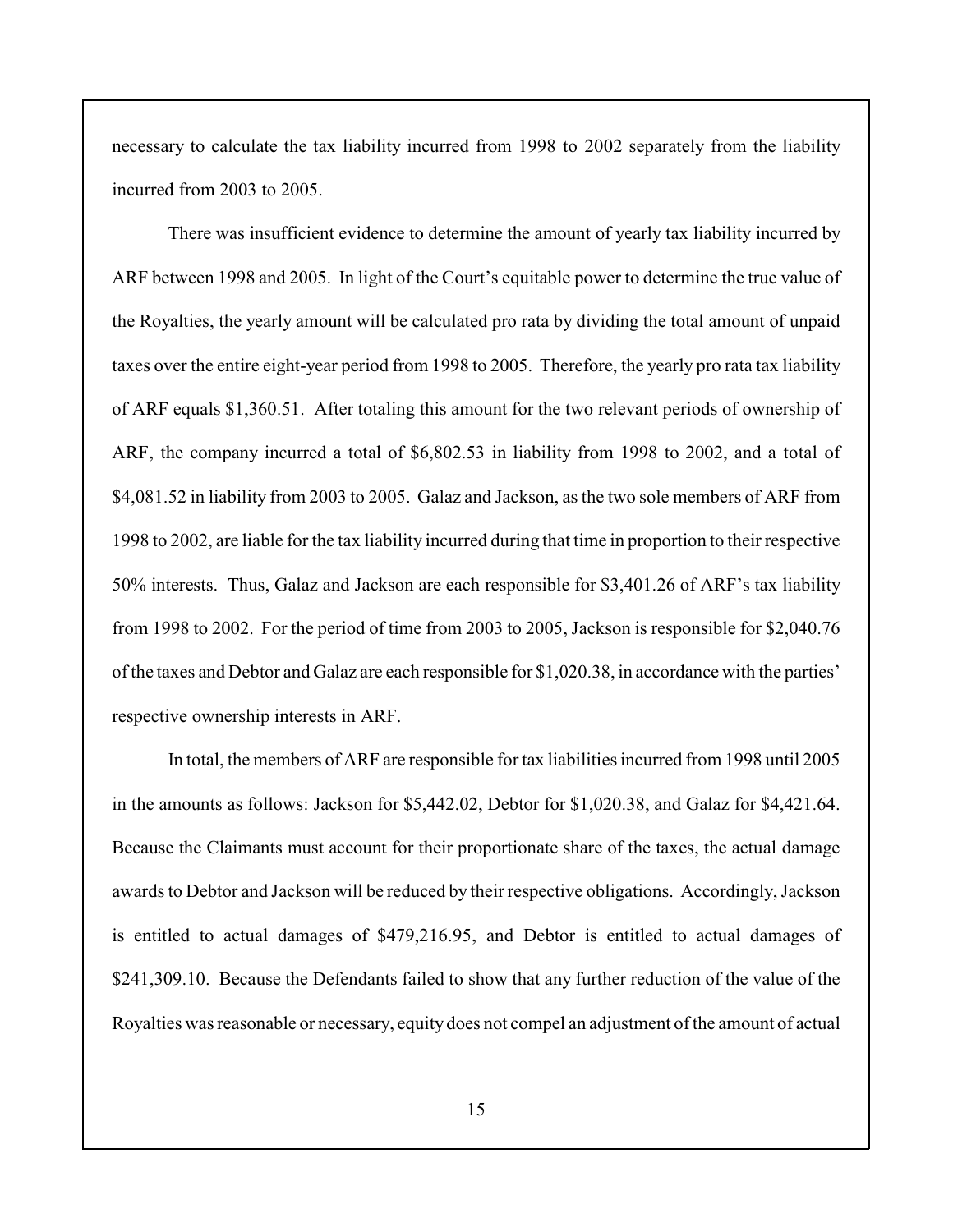damages for the expenses incurred by the Defendants after attempting to defraud Jackson and Debtor of their share of the revenues.

#### 2. *Exemplary Damages Based on Fraud, Malice, and Gross Negligence*.

A bankruptcy court may rely on state law to award exemplary damages where the Bankruptcy Code does not specifically allow such measures. *Franklin Bank, S.S.B. v. Barnes* (*In re Barnes*), 369 B.R. 298, 310 (Bankr. W.D. Tex. 2007); *Smith v. Lounsbury* (*In reAmberjack Interests, Inc*.), 326 B.R. 379, 391 (Bankr. S.D. Tex. 2005). Under Texas law, courts of equity have the power to assess exemplary damages. *Id*. As a court of equity, a bankruptcy court may assess exemplary damages where state law supports such an award. *Id*. Furthermore, exemplary damages are proper in order "to punish the defendant for outrageous, malicious, or otherwise morally culpable conduct." *Transp. Ins. Co. v. Moriel*, 879 S.W.2d 10, 16 (Tex. 1994). In addition to punishing a wrongdoer, exemplary damages serve to deter others from engaging in similar conduct. *Owens-Corning Fiberglass Corp. v. Malone*, 972 S.W.2d 35, 40 (Tex. 1998).

Exemplary damages may be awarded only where the plaintiff proves by clear and convincing evidence that the loss or injury results from: (1) fraud; (2) malice; or (3) gross negligence. *See In re Barnes*, 369 B.R. at 310 (citing TEX. CIV. PRAC. & REM. CODE ANN. § 41.003 (Vernon Supp. 2012)). The Texas Civil Practice and Remedies Code defines fraud as "fraud other than constructive fraud." TEX. CIV. PRAC. & REM. CODE ANN. § 41.001(6) (Vernon 2008). Malice is defined as "a specific intent by the defendant to cause substantial injury or harm to the claimant." TEX. CIV. PRAC. & REM. CODE ANN. § 41.001(7). Specific intent means that "the actor desires to cause the consequences of his act, or that he believes the consequences are substantially certain to result from it." *Mission Res., Inc. v. Garza Energy Trust*, 166 S.W.3d 301, 314 (Tex. App.–Corpus Christi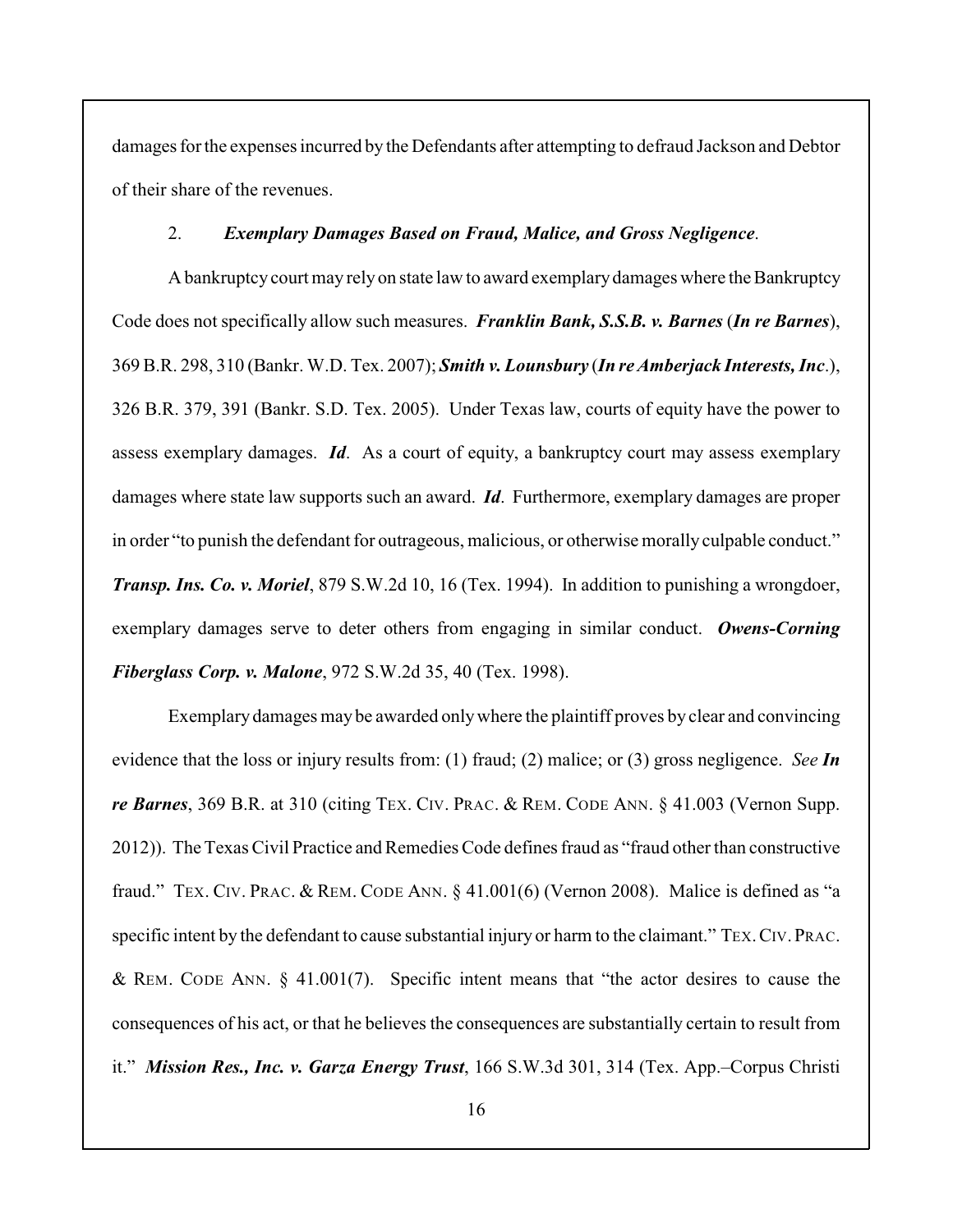2005), *rev'd on other grounds*, 268 S.W.3d 1 (Tex. 2008). Further, gross negligence is defined as an act or omission:

- (A) which when viewed objectively from the standpoint of the actor at the time of its occurrence involves an extreme degree of risk, considering the probability and magnitude of the potential harm to others; and
- (B) of which the actor has actual, subjective awareness of the risk involved, but nevertheless proceeds with conscious indifference to the rights, safety, or welfare of others.

TEX. CIV. PRAC. & REM. CODE ANN. § 41.001(11) (Vernon 2008).

Based upon the evidence presented at trial, the Claimants have proven that theywere harmed by the Defendants' acts of gross negligence, malice, and fraud based in connection with the Defendants' breach of fiduciary duty and fraudulent transfer of assets from ARF to Suenos. Accordingly, the circumstances of this case compel an award of exemplary damages.

## a. *Malice in Connection with the Defendants' Breach of Fiduciary Duty*.

Under the California LLC statute, a managing member owes fiduciary duties of loyalty and care to the other members of an LLC and to the LLC itself. *See, e.g.*, CAL.CORP.CODE §§ 16404(a), 17153 (West 2006); *Berg & Berg Enters., LLC v. Boyle*, 100 Cal. Rptr.3d 875, 890–91 (Cal. App. 6th Dist. 2009). The duties of loyalty and care include the responsibility to account for and hold as trustee any property, profit, or benefit derived from the conduct of the business. CAL. CORP. CODE § 16404(b)(1). Further, the duties forbid a managing member from engaging in grossly negligent or reckless conduct, intentional misconduct, or a knowing violation of the law. *Id*. at § 16404(c). Because Jackson was a co-owner of ARF with management and voting rights, a fiduciary relationship existed between Galaz, Jackson, and ARF. Galaz breached his fiduciary duties of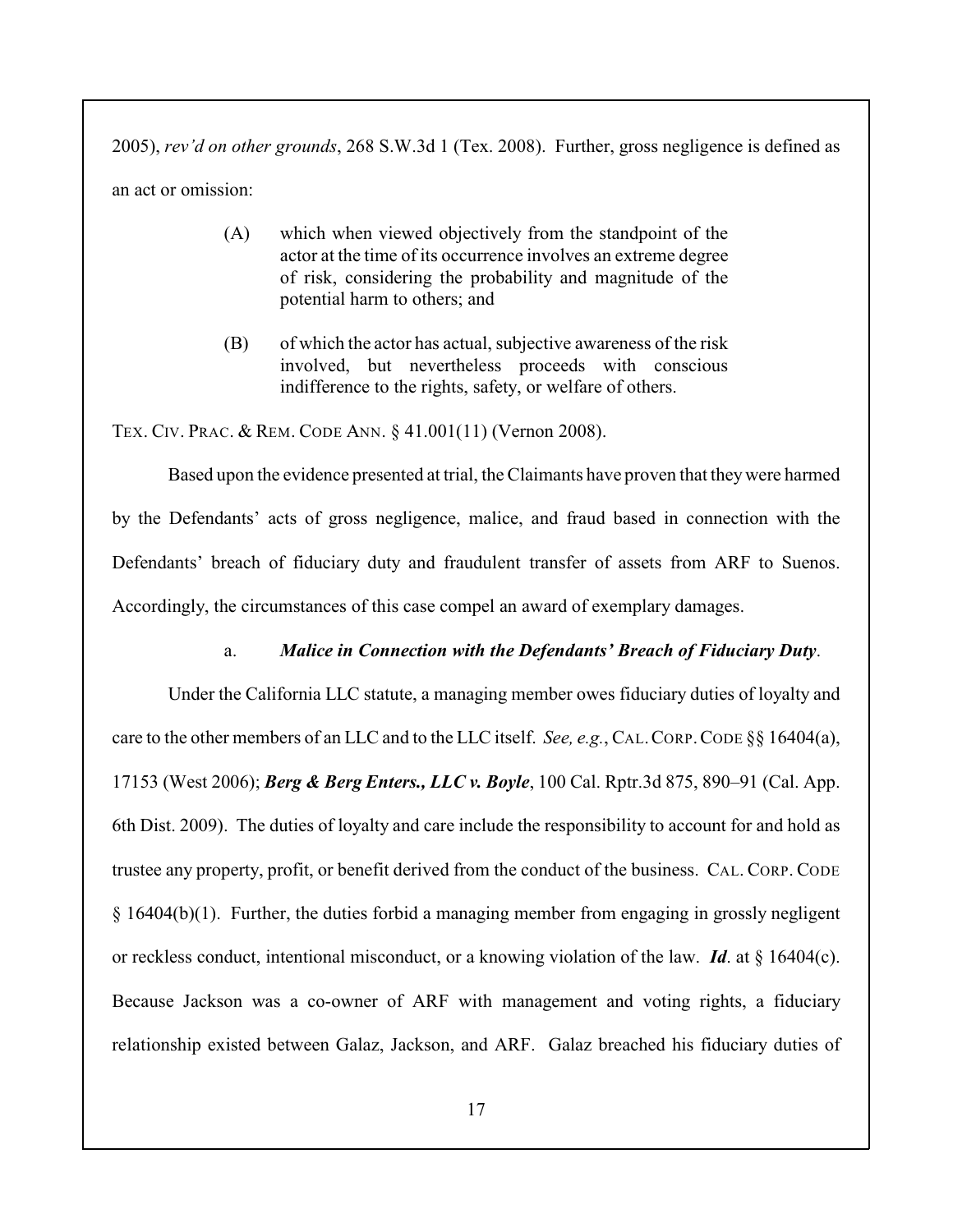loyalty and care through his failure to account for the property and profits derived from the business of ARF, the perpetration of an intentional fraud in an effort to secure the Royalties for his own benefit, and the wrongful dissolution of ARF after making the transfer. In breaching his fiduciary duties of loyalty and care, Galaz acted with malice. As a law school graduate, convicted felon, and disbarred attorney with extensive experience in entertainment law, Galaz was well aware of the impropriety of his actions. (Pl.'s Ex. 11, 12) By acting at all times with full knowledge of the illegitimacy of his actions, Galaz acted with a specific intent to cause harm to Jackson and ARF. *See* TEX. CIV. PRAC. & REM. CODE ANN. § 41.001(7). Accordingly, an award of exemplary damages in favor of Jackson is proper against the Defendants for malice in connection with Galaz's breach of fiduciary duty. *See In re Barnes*, 369 B.R. at 310 (citing TEX. CIV. PRAC. & REM. CODE ANN. § 41.003 (Vernon Supp. 2012)).

#### b. *Fraud and Malice in Connection with the Fraudulent Transfer*.

In accordance with Section 41.003 of the Texas Civil Practice and Remedies Code and Section 24.005(a) of TUFTA, Galaz's conduct constituted acts of fraud and malice because he made the transfer to Suenos with the actual intent to hinder, delay, and defraud the Claimants. *See* TEX. BUS. & COM. CODE ANN. § 24.005(a) (Vernon 2009) ("A transfer made or obligation incurred by a debtor is fraudulent as to a creditor . . . if the debtor made the transfer or incurred the obligation: (1) with actual intent to hinder, delay, or defraud any creditor of the debtor."). On appeal the District Court affirmed the finding that Galaz acted with the actual intent to defraud. (Case No. 08-5043, ECF No. 484) Because Galaz acted with the intent to defraud, the completed transfer of assets from ARF to Suenos constituted fraud under TUFTA. Furthermore, Galaz acted with malice because he acted with a specific intent to defraud the Claimants of their share of revenue from the Royalties and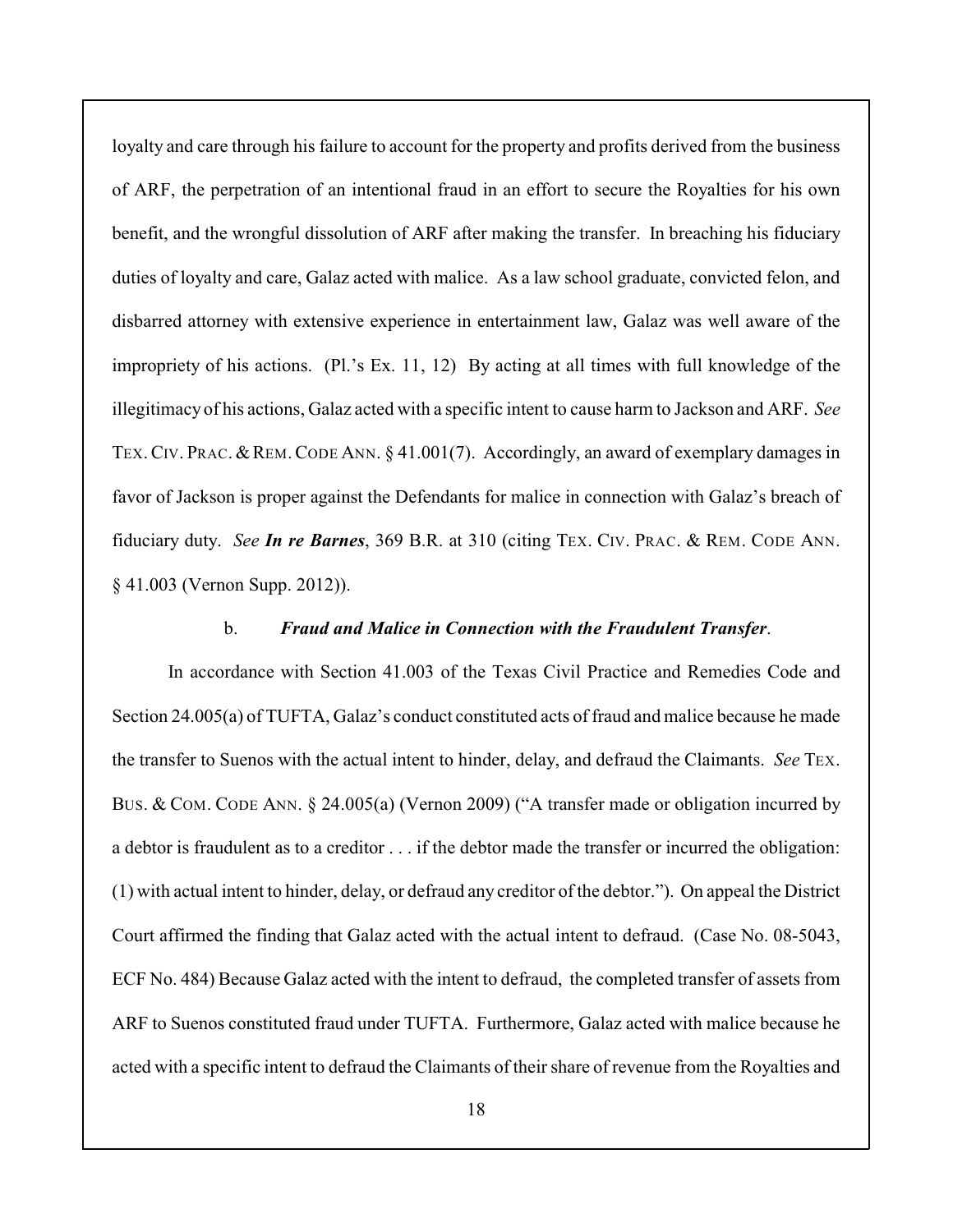of their ownership interests in the Royalties themselves. Therefore, an award of exemplary damages in favor of Jackson and Debtor is proper in light of Galaz's violation of TUFTA.

### c. *Assessment of Exemplary Damages*.

Under Texas law, exemplary damages are capped at the greater of: "(1)(A) two times the amount of economic damages; plus (B) an amount equal to any noneconomic damages found by the [fact finder], not to exceed \$750,000.00; or (2) \$200,000.00." TEX. CIV. PRAC. & REM. CODE ANN. § 41.008 (Vernon 2011). "The amount awarded must be reasonably proportional to actual damages, though no set ratio exists for measuring reasonableness.*" Smith v. Lounsbury* (*In re Amberjack Interests, Inc*.), 326 B.R. 379, 393 (Bankr. S.D. Tex. 2005) (citing *Alamo Nat'l Bank v. Kraus*, 616 S.W.2d 908, 910 (Tex. 1981)). The Court weighs the following six factors in determining the reasonableness of an award: (1) the nature of the wrong; (2) the character of the conduct involved; (3) the degree of culpability of the wrongdoer; (4) the situation and sensibilities of the parties concerned; (5) the extent to which such conduct offends a public sense of justice and propriety; and (6) the net worth of the defendant. TEX. CIV. PRAC. & REM. CODE ANN. § 41.011(a); *In re Amberjack Interests*, 326 B.R. at 393 (citing *Kraus*, 616 S.W.2d at 910). Exemplary damages awarded by the Court are "presumptively reasonable" if the award is within the statutory limits. *In re Amberjack Interests*, 326 B.R. at 393 (citing *Peco Constr. Co. v. Guajardo*, 919 S.W.2d 736, 742 (Tex. App.–San Antonio 1996, writ denied)).

Under Section 41.008 of the Texas Civil Practice and Remedies Code, the Court will assess an exemplary damage award of \$500,000 in favor of Jackson and \$250,000 in favor of Debtor. TEX. CIV. PRAC. & REM. CODE ANN. § 41.008. These modest figures represent significantly less than a doubling of the awards of actual damages. Because the awards of exemplary damages are within the